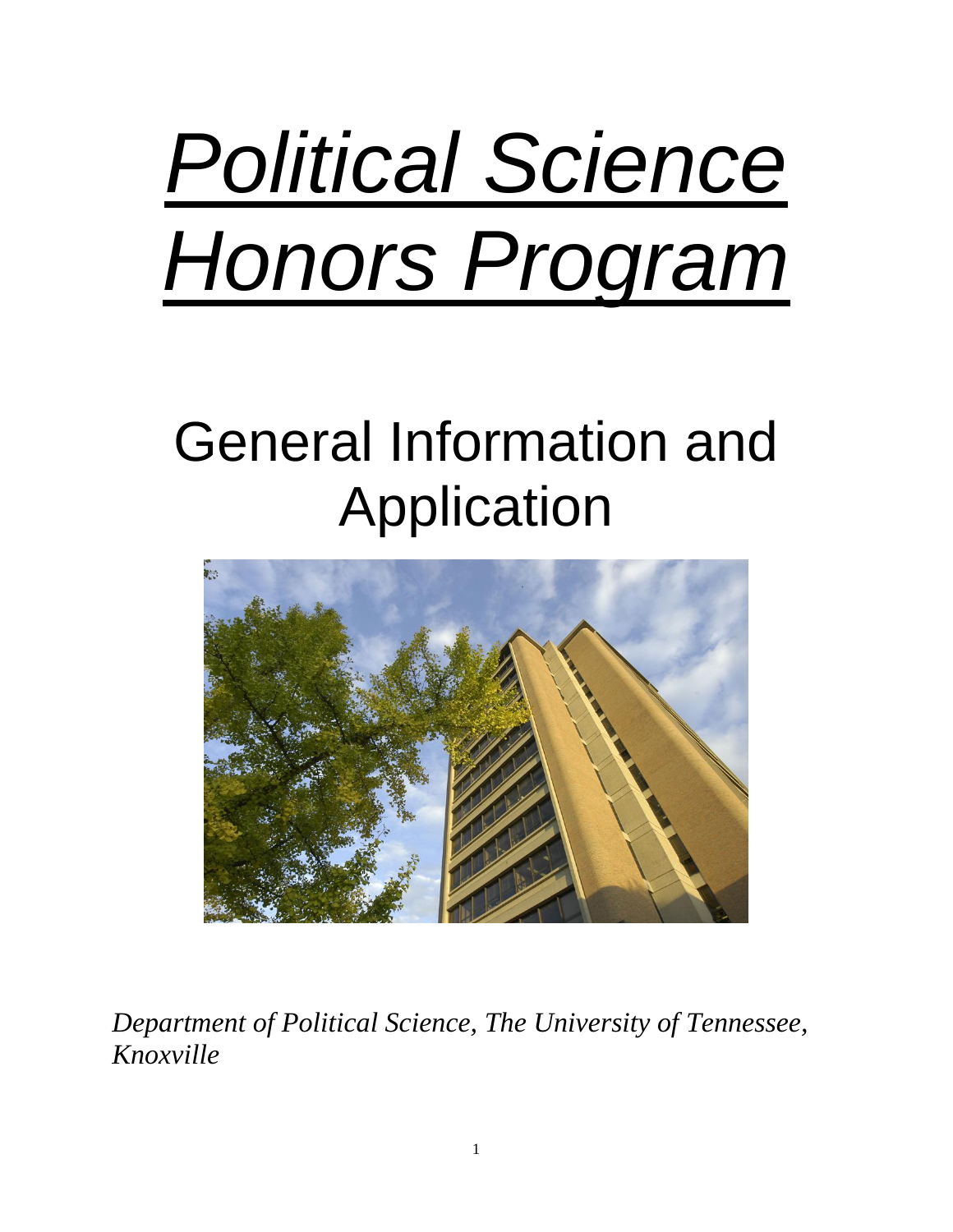# **PROGRAM DESCRIPTION AND REQUIREMENTS**

#### *Brief Description*

The Department of Political Science Honors Program, leading to a Bachelor of Arts in Political Science with an Honors Concentration, emphasizes the ideals of a superior liberal education and provides students a more rigorous and intensive preparation in political science. Admission to the Department of Political Science Honors Program is selective.

#### *Requirements*

The Honors Concentration (henceforth HC) consists of thirty-four (34) hours of political science course credit beyond the two major prerequisite courses, Political Science 101 (or Political Science 107, the honors version of Political Science 101), and Political Science 102. These thirty-four (34) hours must include four courses numbered at the 200-level, which must be completed with a minimum cumulative GPA of 3.0. An HC major must have a minimum GPA of 3.3 in political science, a minimum overall GPA of 3.25, and at least 12 hours of university-designated honors courses (POLS 487 and POLS 488 count toward this total, as do hours earned in POLS 107, and any hours earned through honors by contract).

*All HC majors must take Political Science 101 (or Political Science 107, the honors version of Political Science 101), and Political Science 102.* Here are the requirements beyond these courses:

1. Each HC major must take three of the following courses in our Foundations of Political Science series:

POLS 200 - Introduction to Political Philosophy POLS 200 - Introduction to Political Philosophy POLS 240 - Introduction to Public Administration and Public Policy POLS 249 - Introduction to Comparative Politics POLS 265 - Introduction to International Relations

2. Each HC major also must take the following course:

POLS 201 - Research Methods (*Note: This course should be taken before a student enrolls in POLS 487 his/her senior year*)

3. As a senior, each HC major must take the following two courses (the Senior Honors sequence):

POLS 487 - Senior Honors: Thesis and Seminar I (fall; the student will develop a thesis topic)

POLS 488 - Senior Honors: Thesis and Seminar II (spring; the student will complete an honors thesis)

4. Each HC major must earn an additional fifteen (15) hours of upper-division political science course credit.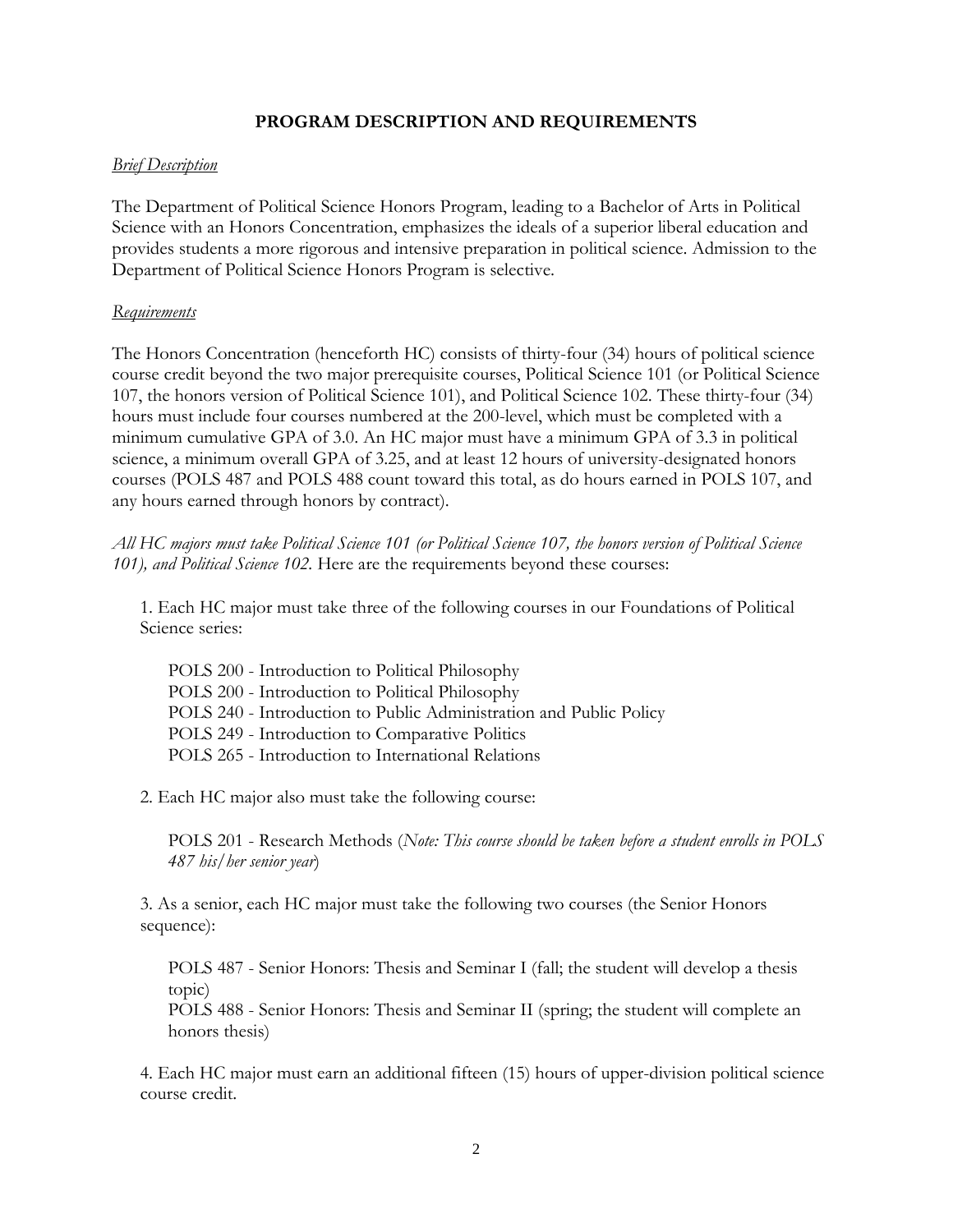5. Each HC major must take our Capstone Course, POLS 480.

*Note*: (1) At least nine (9) hours in the major must be earned at UTK.

#### *The Thesis:*

As a senior, each HC major takes POLS 487 and POLS 488, our two Senior Honors Thesis and Seminar courses. During the senior year, while enrolled in these courses, the HC major investigates a topic of his/her choice, and presents the results in an Honors Thesis (due at the end of the spring semester). Each student's thesis project develops with the assistance and supervision of the Honors Program Director and (if necessary) other members of the Department of Political Science faculty.

For further details about the Honors Thesis, contact Dr. Anthony Nownes, Director of Undergraduate Studies, Honors Program Director, Department of Political Science, 1001 McClung Tower, UTK.

*Honors Courses in Political Science:*

#### **POLS 107 Honors: United States Government and Politics (3)**

*Analysis and exploration of the American political system for students with superior ability. 3.25 GPA required for current students; 29 ACT composite or 1250 SAT composite required for incoming students.* This course is highly recommended, but not required, for students considering applying for admission to the Department of Political Science Honors Program.

## **POLS 487 Senior Honors Thesis and Seminar I (3)**

*Required of students in honors concentration; admission with consent of department.*  To meet the requirements of the Political Science 487, HC students must faithfully attend and participate in seminar meetings, and submit a thesis prospectus (at the end of the semester).

## **POLS 488 Senior Honors Thesis and Seminar II (3)**

*Required of students in honors concentration; admission with consent of department.* To meet the requirements of Political Science 488, HC students must complete an Honors Thesis. The typical Honors Thesis is between 50 and 100 pages long.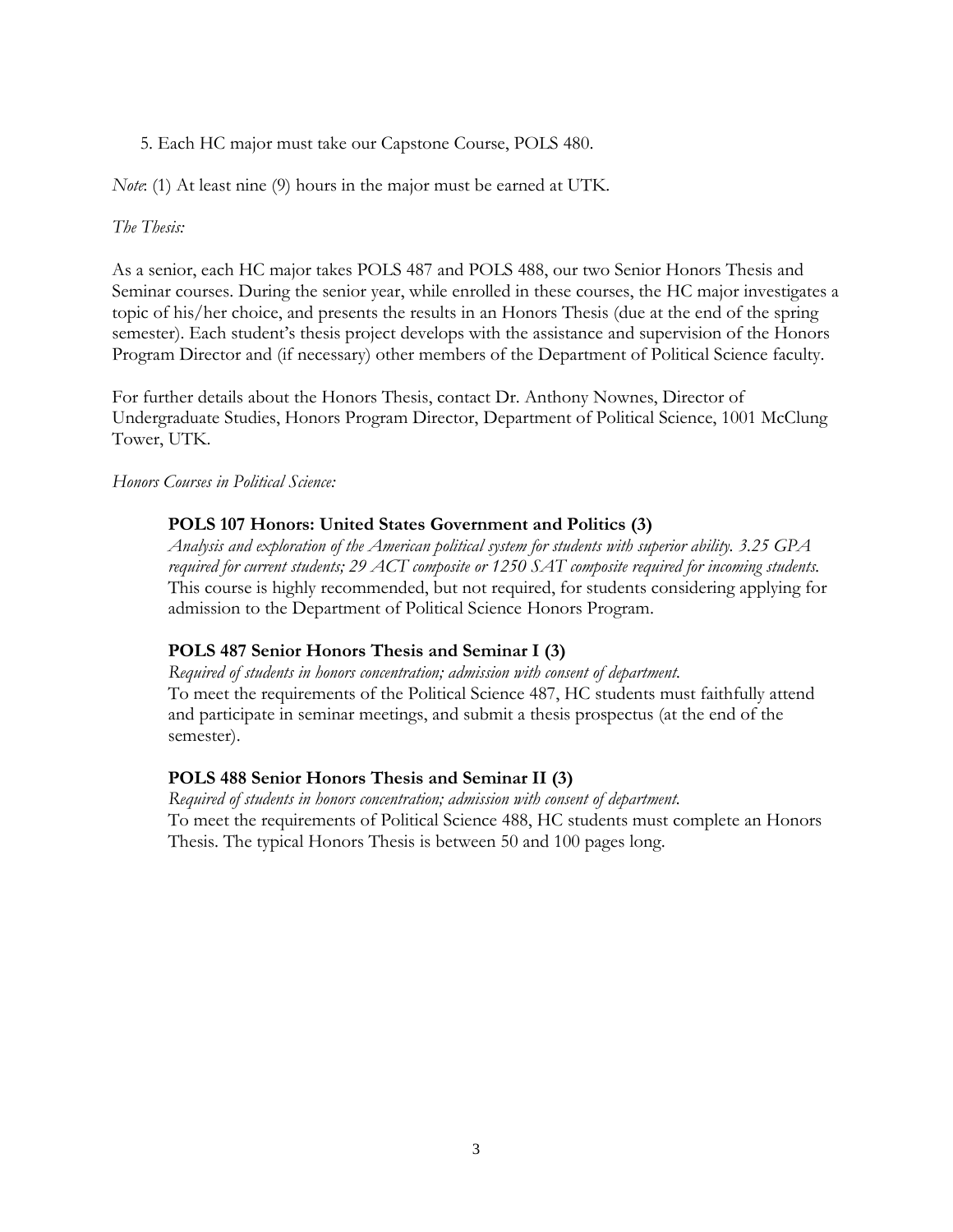# **APPLYING TO THE PROGRAM**

The number of students in the Department of Political Science Honors Program is small. Admission to the program is selective, and by application. Generally, the Department of Political Science Honors Program admits only those majors who have completed more than forty (40) hours of college course credit with a minimum GPA of 3.0. A student's GPA, however, does not automatically qualify or disqualify him/her from admission to the Department of Political Science Honors Program. A student must apply for and be admitted to the Department of Political Science Honors Program by the Honors Program Director in the Department of Political Science.

The Department of Political Science accepts applications to its Honors Program on a rolling basis, but we encourage students to apply during the sophomore or junior year.

#### *To apply for admission to the Department of Political Science Honors Program:*

1. **Complete the application form on the next page**. Submit the form, along with a current **academic history**, to Dr. Anthony Nownes, Director of Undergraduate Studies, Honors Program Director, Department of Political Science, 1001 McClung Tower, UTK.

2. On a separate sheet of paper **write a brief (1-2 page) essay** in which you indicate: (a) your general academic and/or career objectives; (b) why the Honors Program appeals to you, and how it might help you meet your career and/or academic objectives; and (c) your principal academic strengths. Submit this essay along with your application form and your academic history (see #1 above).

3. Have two (2) UTK instructors (any instructional faculty are eligible to write letters, including graduate teaching assistants and graduate teaching associates) complete a recommendation form (which you will find below) and submit the form to Dr. Anthony Nownes, Director of Undergraduate Studies, Honors Program Director, Department of Political Science, 1001 McClung Tower.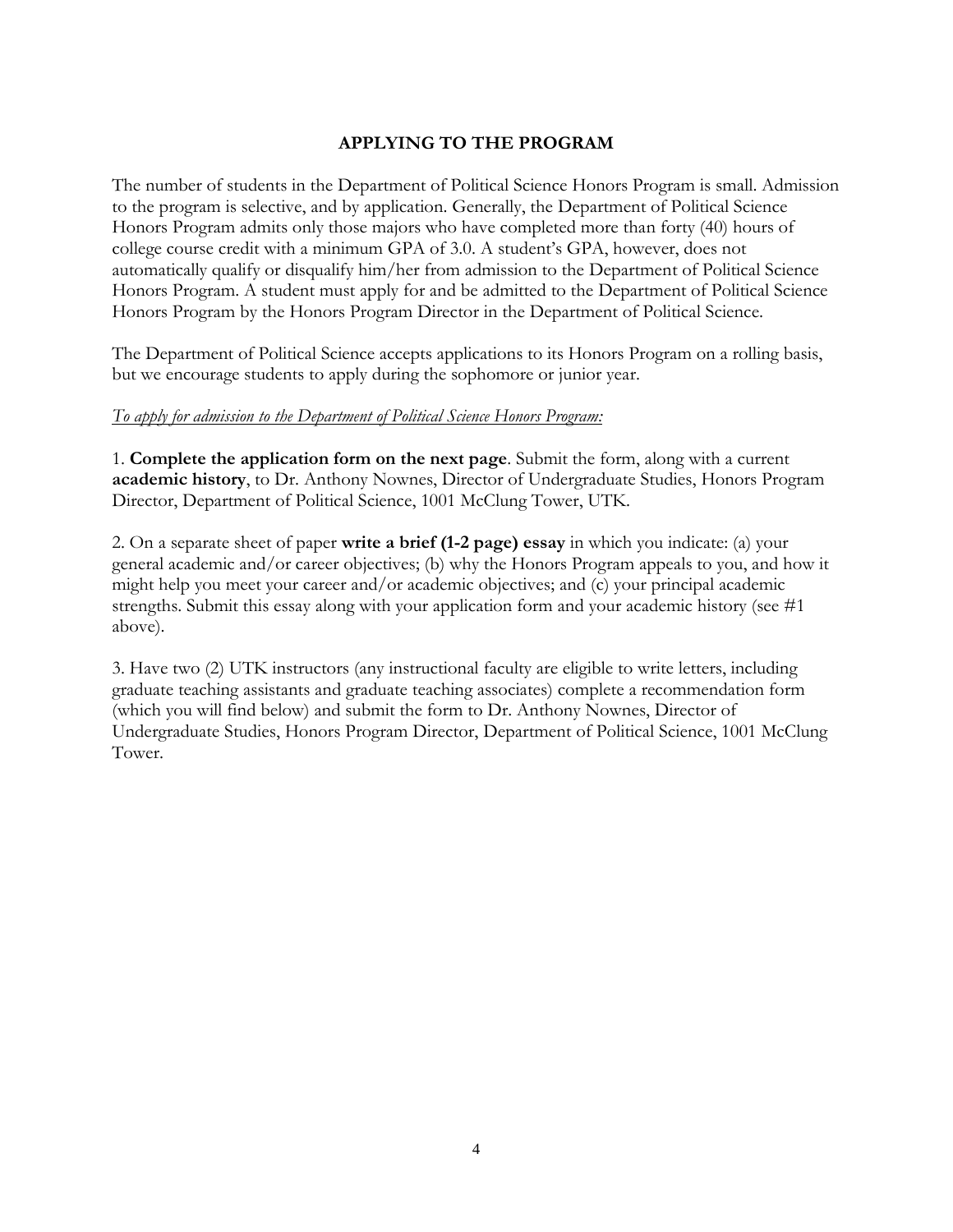## **HONORS PROGRAM IN POLITICAL SCIENCE APPLICATION FORM**

1. Name: \_\_\_\_\_\_\_\_\_\_\_\_\_\_\_\_\_\_\_\_\_\_\_\_\_\_\_\_\_\_\_\_\_\_\_\_\_\_\_\_\_\_\_\_\_\_\_\_\_\_\_\_\_\_\_ 2. UTK Student ID Number \_\_\_\_\_\_\_\_\_\_\_\_\_\_\_\_\_\_\_\_\_\_\_\_\_\_\_\_\_\_\_\_\_\_\_\_\_\_\_ 3. UTK E-mail Address \_\_\_\_\_\_\_\_\_\_\_\_\_\_\_\_\_\_\_\_\_\_\_\_\_\_\_\_\_\_\_\_\_\_\_\_\_\_\_\_\_\_\_ 4. Local Address \_\_\_\_\_\_\_\_\_\_\_\_\_\_\_\_\_\_\_\_\_\_\_\_\_\_\_\_\_\_\_\_\_\_\_\_\_\_\_\_\_\_\_\_\_\_\_\_\_\_\_\_\_\_\_\_\_\_\_\_\_\_ \_\_\_\_\_\_\_\_\_\_\_\_\_\_\_\_\_\_\_\_\_\_\_\_\_\_\_\_\_\_\_\_\_\_\_\_\_\_\_\_\_\_\_\_\_\_\_\_\_\_\_\_\_\_\_\_\_\_\_\_\_\_ \_\_\_\_\_\_\_\_\_\_\_\_\_\_\_\_\_\_\_\_\_\_\_\_\_\_\_\_\_\_\_\_\_\_\_\_\_\_\_\_\_\_\_\_\_\_\_\_\_\_\_\_\_\_\_\_\_\_\_\_\_\_ 5. Permanent Address (if different from local address) \_\_\_\_\_\_\_\_\_\_\_\_\_\_\_\_\_\_\_\_\_\_\_\_\_\_\_\_\_\_\_\_\_\_\_\_\_\_\_\_\_\_\_\_\_\_\_\_\_\_\_\_\_\_\_\_\_\_\_\_\_\_

\*\*\*Remember to attach a copy of your current academic history to this form when you submit it. Remember also to attach your essay (see #2 above under "*To apply for admission to the Department of Political Science Honors Program")*

\_\_\_\_\_\_\_\_\_\_\_\_\_\_\_\_\_\_\_\_\_\_\_\_\_\_\_\_\_\_\_\_\_\_\_\_\_\_\_\_\_\_\_\_\_\_\_\_\_\_\_\_\_\_\_\_\_\_\_\_\_\_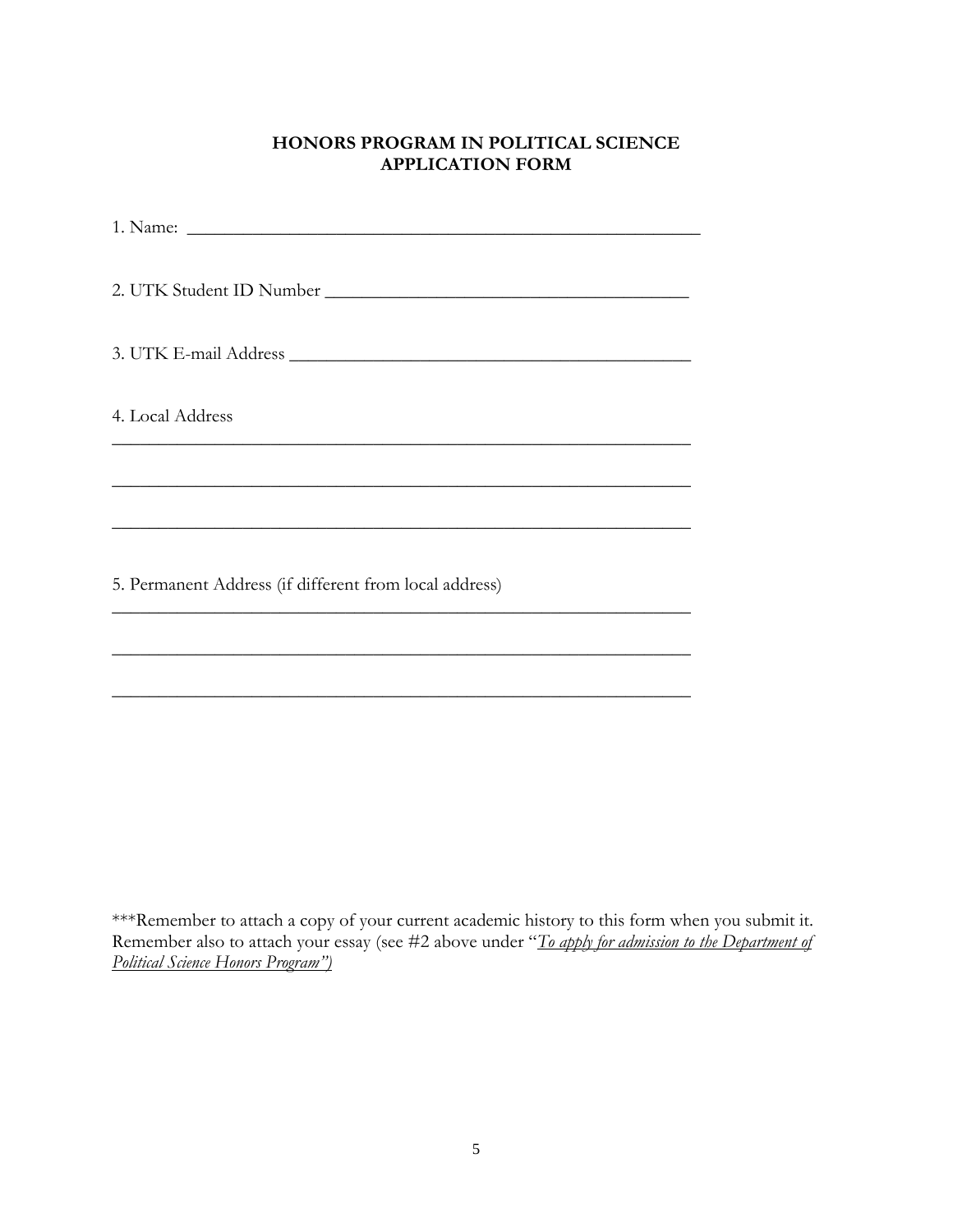#### **HONORS IN POLITICAL SCIENCE RECOMMENDATION FORM #1**

#### *Instructions to the applicant*:

First, please write your name in the blank line below (in the next paragraph). If you wish to waive your right to view this completed recommendation, you must also complete the first two lines (below) under OPTIONAL WAIVER. Second, give this form to your recommender. Instruct the recommender to submit the completed form directly to Dr. Anthony Nownes, Director of Undergraduate Studies, Honors Program Director, Department of Political Science, 1001 McClung Tower, UTK. The recommender may include his/her brief comments directly on this sheet (in the space provided below), or may write his/her comments in a separate letter. If the recommender chooses to include a separate letter, he/she should still complete the bottom part of this form (specifically, lines 3 and 4 under OPTIONAL WAIVER) and submit it (along with the letter) to Dr. Nownes.

#### *Instructions to recommender:*

**\_\_\_\_\_\_\_\_\_\_\_\_\_\_\_\_\_\_\_\_\_\_\_\_\_\_\_\_\_\_\_\_\_\_\_\_\_\_\_ (applicant's name here)** is applying for admission to the Honors Program in Political Science. Please give us your candid evaluation of the intellectual potential, commitment to high academic standards, and suitability of this applicant for the Honors program. A letter of recommendation will be treated as a non-confidential letter unless it is accompanied by the applicant's signed statement waiving his or her right of access to the letter.

*OPTIONAL WAIVER*: Under the terms of the Family Education Rights and Privacy Act of 1974, as amended, I hereby waive my right of access to this letter of recommendation.

| 1. Applicant's Name      | Date  |
|--------------------------|-------|
| 2. Applicant's Signature | Date  |
| 3. Name of recommender   | Title |
| 4. Department            |       |

Please return to: *Dr. Anthony Nownes, Director of Undergraduate Studies, Department of Political Science, 1001 McClung Tower, The University of Tennessee, Knoxville, Tennessee 37996-0410*